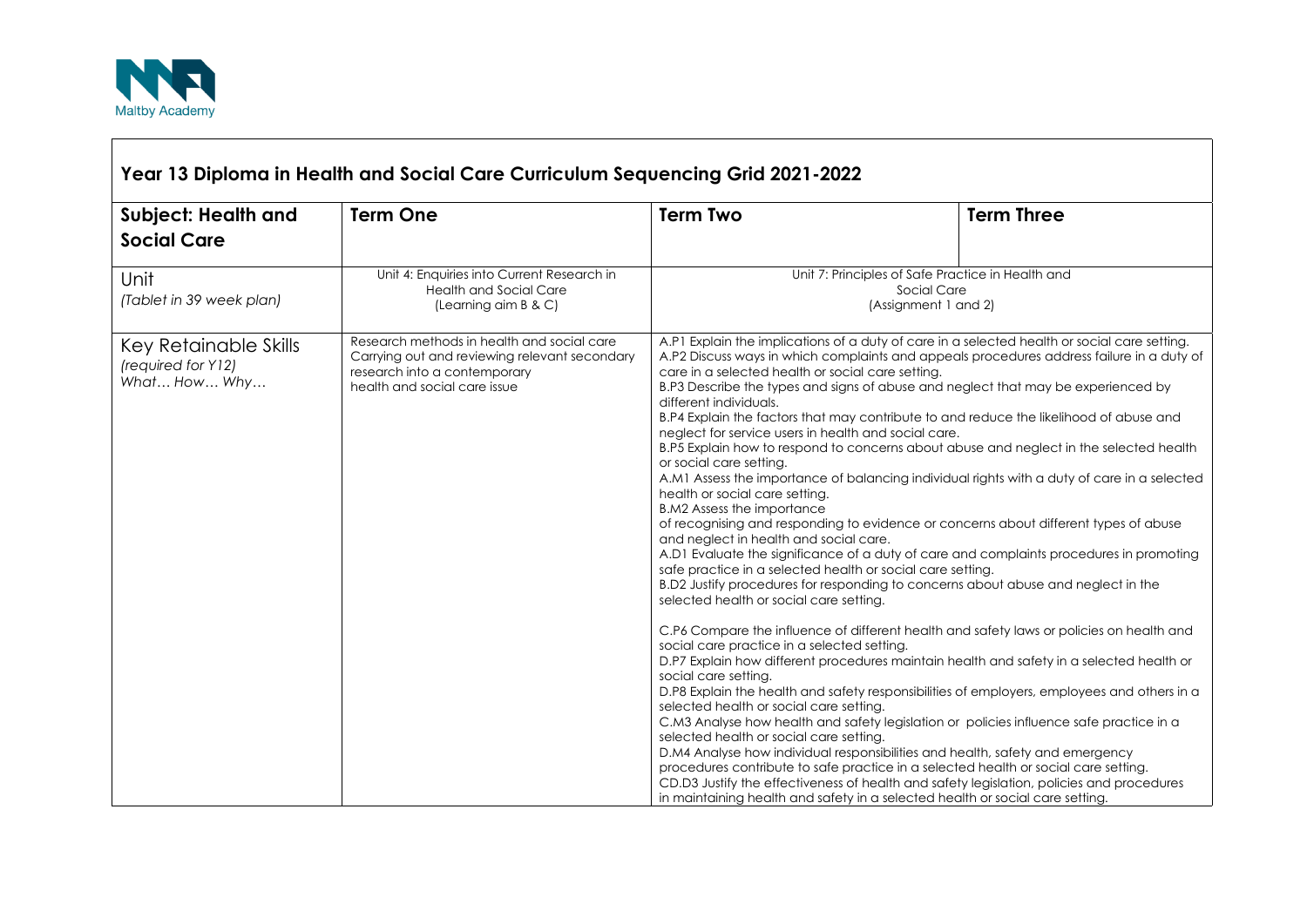

|                                                                                            |                                                                                                                                                                                                                                                                                                                   | CD.D4 Evaluate the importance of safe practice procedures and responsibilities iin<br>maintaining and promoting the health, safety and welfare of service users in a selected<br>health or social care setting.                                                                                                                                                                                                                                                                                                                                                     |
|--------------------------------------------------------------------------------------------|-------------------------------------------------------------------------------------------------------------------------------------------------------------------------------------------------------------------------------------------------------------------------------------------------------------------|---------------------------------------------------------------------------------------------------------------------------------------------------------------------------------------------------------------------------------------------------------------------------------------------------------------------------------------------------------------------------------------------------------------------------------------------------------------------------------------------------------------------------------------------------------------------|
| Key Retainable<br>Knowledge<br>(required for Y12)<br>What How Why                          | Research methodologies<br><b>Planning Research</b><br>Ethical issues<br>Research skills<br>Selecting appropriate secondary sources<br>Evaluation of research<br>Wider applications of research                                                                                                                    | Duty of care<br>Complaints procedures<br>Types and signs of abuse and neglect<br>Factors that could contribute to individuals being vulnerable to abuse and<br>neglect<br>Responding to suspected abuse and neglect<br>Reducing the likelihood of abuse and neglect<br>Health and safety legislation and policies in health and social care<br>Influence of legislation and policies on health and social care practice<br>Procedures to maintain health and safety<br>Procedures for responding to accidents and emergencies<br>Health and safety responsibilities |
| Key Technical<br>Vocabulary<br>To be modelled and<br>deliberately practiced in<br>context. | ONS<br>Questionnaires<br><b>Interviews</b><br>Data<br>Qualitative<br>Quantitative<br>Rationale<br>Objectives<br><b>Timescales</b><br><b>Ethical principles</b><br>Legislation<br><b>Statistics</b><br>Skimming/scanning<br>Secondary research<br><b>Bias</b><br>Validity<br><b>Reliability</b><br>Recommendations | Wellbeing<br>Harm<br>Abuse<br>Neglect<br>Safe practice<br>Complaints<br>Failures<br>Signs<br>Vulnerability<br><b>PIES</b><br>Policies<br>Procedures<br><b>Disclosure</b><br>Legislation<br>Multi-agency working<br>Safeguarding<br>Risk assessments<br><b>DBS</b><br>Infection control and prevention<br>Reporting<br><b>Responsibilities</b>                                                                                                                                                                                                                       |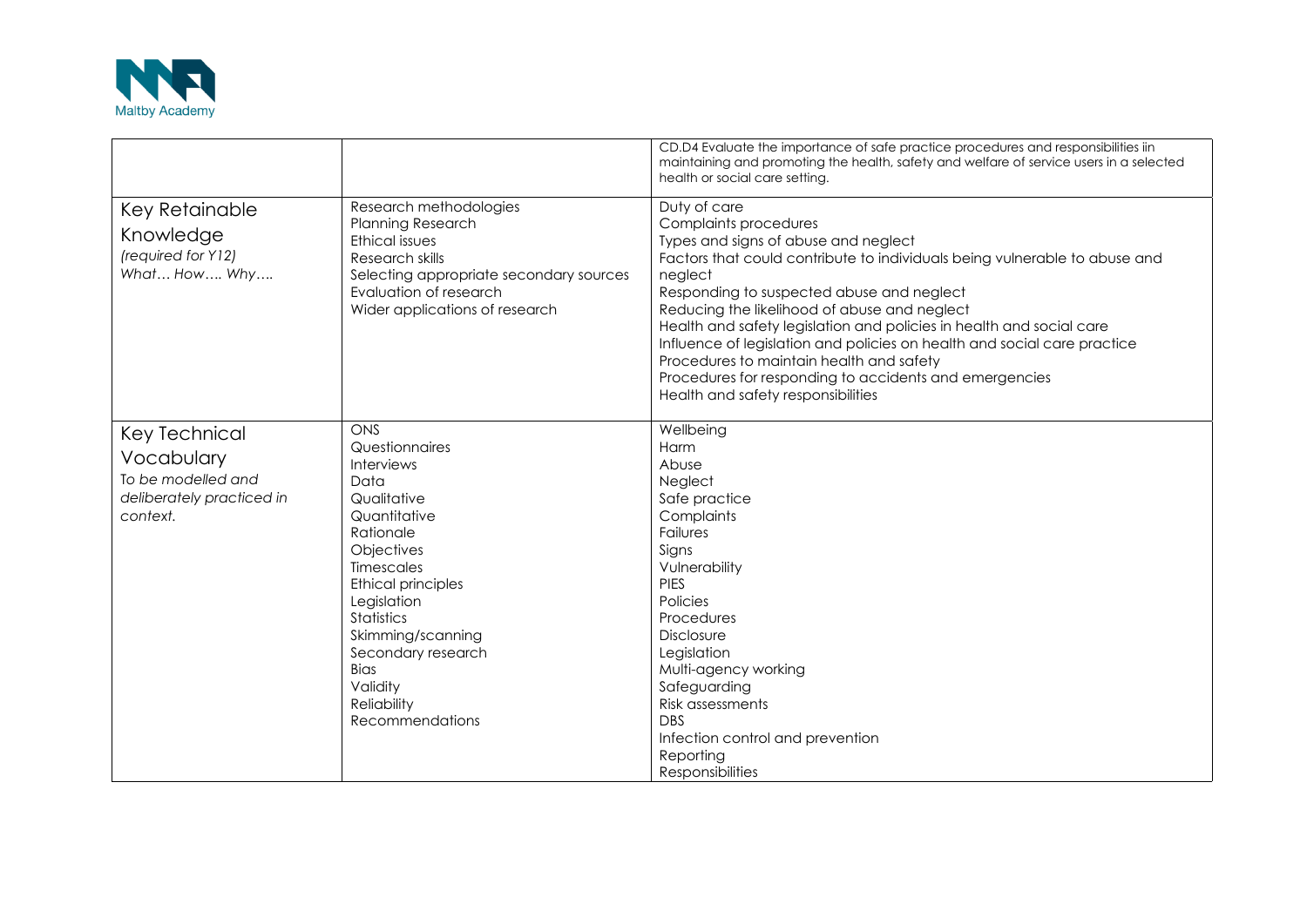

| https://www.rcn.org.uk/get-help/rcn-advice/duty-of-care<br>https://www.nmc.org.uk/standards/code/read-the-code-online/                                                                                     |  |  |
|------------------------------------------------------------------------------------------------------------------------------------------------------------------------------------------------------------|--|--|
|                                                                                                                                                                                                            |  |  |
| https://www.scie.org.uk/workforce/induction/standards/cis05_dutyofcare.asp<br>https://www.unison.org.uk/content/uploads/2013/06/On-line-Catalogue197863.pdf                                                |  |  |
|                                                                                                                                                                                                            |  |  |
| Key legislation                                                                                                                                                                                            |  |  |
| Health and Safety at Work Act 1974                                                                                                                                                                         |  |  |
| Management of Health and Safety at Work Regulations 1999                                                                                                                                                   |  |  |
| Reporting of Injuries, Diseases and Dangerous Occurrences Regulations 2013 (RIDDOR)                                                                                                                        |  |  |
| Provision and Use of Work Equipment Regulations 1998 (PUWER)                                                                                                                                               |  |  |
| Workplace (Health, Safety and Welfare) Regulations 1992<br>https://www.citizensadvice.org.uk/law-and-courts/civil-rights/human-rights/ to                                                                  |  |  |
|                                                                                                                                                                                                            |  |  |
|                                                                                                                                                                                                            |  |  |
|                                                                                                                                                                                                            |  |  |
|                                                                                                                                                                                                            |  |  |
|                                                                                                                                                                                                            |  |  |
|                                                                                                                                                                                                            |  |  |
|                                                                                                                                                                                                            |  |  |
|                                                                                                                                                                                                            |  |  |
|                                                                                                                                                                                                            |  |  |
|                                                                                                                                                                                                            |  |  |
|                                                                                                                                                                                                            |  |  |
|                                                                                                                                                                                                            |  |  |
| https://www.cgc.org.uk/quidance-providers/regulations-enforcement/regulation-13-safeguarding-service-users-abuse-                                                                                          |  |  |
|                                                                                                                                                                                                            |  |  |
| https://www.citizensadvice.org.uk/law-and-courts/civil-rights/human-rights/what-rights-are-protected-under-the-human-rights-                                                                               |  |  |
|                                                                                                                                                                                                            |  |  |
|                                                                                                                                                                                                            |  |  |
|                                                                                                                                                                                                            |  |  |
|                                                                                                                                                                                                            |  |  |
| https://www.britsafe.org/training-and-learning/find-the-right-course-for-you/health-and-safety-legislation-what-you-need-to-                                                                               |  |  |
| know/<br>The Food Safety & Hygiene (England) Regulations 2013                                                                                                                                              |  |  |
|                                                                                                                                                                                                            |  |  |
| http://www.wrap.org.uk/content/legal-and-regulatory-links-food-redistribution<br>The Equality Act 2010                                                                                                     |  |  |
|                                                                                                                                                                                                            |  |  |
| https://www.gov.uk/guidance/equality-act-2010-guidance#overview https://www.citizensadvice.org.uk/law-and-<br>courts/discrimination/about-discrimination/equality-act-2010-discrimination-and-your-rights/ |  |  |
| Reporting of Injuries, Diseases and Dangerous Occurrences Regulations (RIDDOR) 2013                                                                                                                        |  |  |
| http://www.hse.gov.uk/RIDDOR/index.htm                                                                                                                                                                     |  |  |
| Cancer/Dementia/MIND websites to support academic reading into research on current issues within health or social issues.                                                                                  |  |  |
|                                                                                                                                                                                                            |  |  |